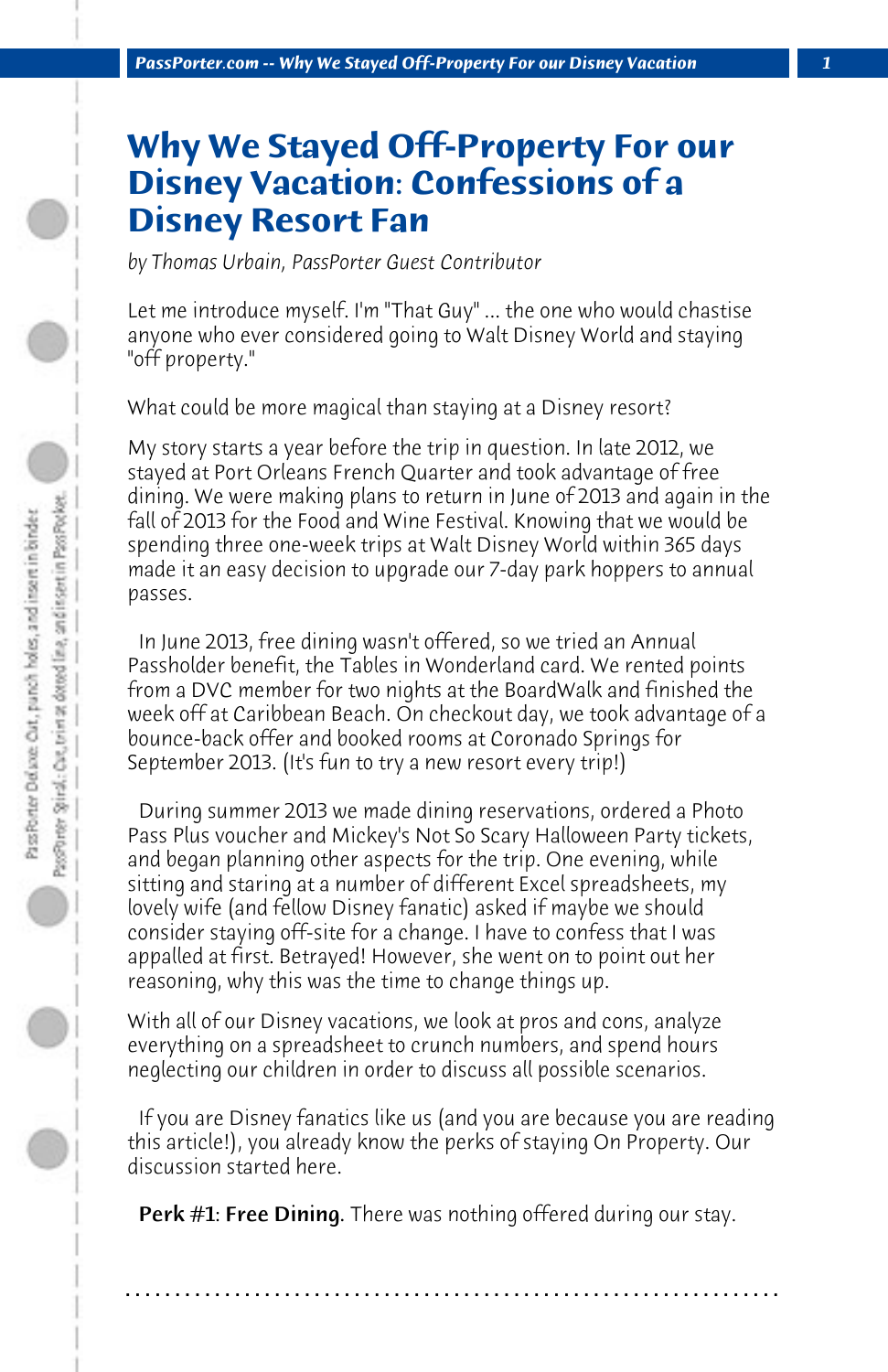Thanks to Tables in Wonderland, we were able to make the most of advanced reservations, in addition to points we had earned with our Disney Visa rewards card.

**Perk # 2: Parking.** We usually take Amtrak's Auto Train to Florida so we have our own car with us. Although I see the convenience of using Disney's transportation to get from the resorts to the parks, we save a considerable amount of time by driving to the parks ourselves. Staying offsite, you'd normally have to pay to park at the four theme parks. Annual Passholders park for free, so not an issue for us.

Perk # 3: Extra Magic Hours for On Site Resort quests. (This allows early entry or late departure from certain parks on designated days of a given week.) We generally stay clear of parks that have Extra Magic Hours, since we feel they are typically more crowded.

Perk  $# 4$ : (and the most obvious reason to stay on property) DISNEY MAGIC IMMERSION. You just can't find the level of magic and service elsewhere; we spend most of our time in the parks anyway, so we thought we'd try to do without immersion this trip.

 The remaining two talking points were distance to Disney property and price. Since most of the perks for staying on property didn't matter on this particular visit, we had to see if there was a cost-efficient option for lodging that wouldn't put us quite a distance from the gates!

 It was easier than I thought to find several options not far from Property. After reading many reviews, we chose Parkway International. Disclaimer: this resort is a time share, and when rooms are available, they allow non-owners to make reservations. During check-in, you obtain your parking pass from (what turned out to be) a sales person of sorts. He explained that our stay entitled us to a free breakfast or lunch, and he tried to sign me up for one of the open slots. (Translation: This is the Sales Pitch meal!) I politely declined any free meals (and held my ground) and without much hassle at all, was able to obtain my parking permit.

 I'll admit that my expectations for our room were not that high. The website description made it sound wonderful, of course. So we were pleasantly surprised by the amount of space we had and how nice the accommodations actually were. Entering the vacation condo's main hallway, we found a small bedroom on the right and a bathroom on the left. The bedroom had two single beds, a dresser, and flat-screen television, with lots of room for our Pack 'n' Play. The bathroom had a nice vanity area, toilet and shower/tub combo, and was much bigger than Moderate Resort bathrooms! The main hallway led to a full-size

**. . . . . . . . . . . . . . . . . . . . . . . . . . . . . . . . . . . . . . . . . . . . . . . . . . . . . . . . . . . . . . . . . .**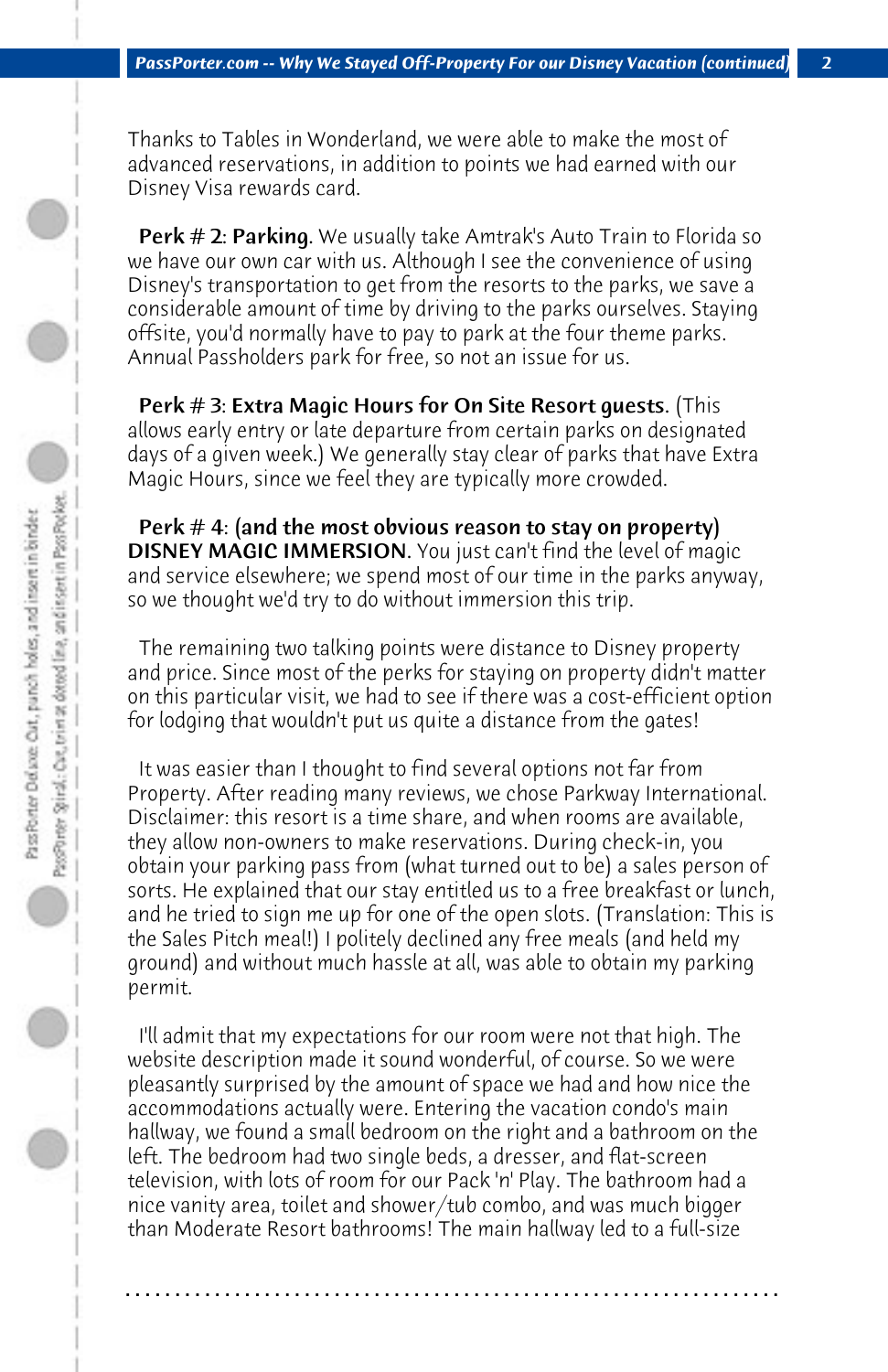*PassPorter.com -- Why We Stayed Off-Property For our Disney Vacation (continued) 3*

kitchen on the left (and a stacked washer/dryer) and beyond that, an open-concept dining and living room area with wet bar, which would probably match the square footage of an entire Value Resort room. The master bedroom was off the living room; It was very spacious, with a closet and a king-sized bed. What really blew me away was the master bath; it was huge! A large vanity area, Jacuzzi tub, separate glass-enclosed stand-up shower, shelves, and an open area in the middle that would allow you to practice ballroom dancing. Attached to the master bath was a separate toilet area. And to sweeten the deal, there was a screened-in deck with a table and chairs that could be accessed from the master bedroom or the living room. All of this, and we were only about two miles from the main gate.

 Based on our calculations, a week in a 2-bedroom DVC Villa could be a minimum of 220 points at the same time of year. To rent a DVC villa for \$13 a point would equate to \$2860 or over \$400 a night.

 Are you wondering how much a room like this set us back? Believe it or not, it cost less than a Value Resort! I don't know how much the price fluctuates depending on the time of year (or if it changes at all), but our cost was about \$96.00 per night.

 Other amenities of this resort include a nice pool area, pool-side bar and grill, boardwalk-style walking paths, a well done African theme, a grocery store, and restaurants within walking distance to our room.

 [I would definitely consider staying here again if we wo](http://www.passporter.com/articles/disney-off-property-benefits.php)uld not be negatively affected by staying off-property and not receiving any of the perks that staying at a Disney resort would offer. My biggest concern at this time would be the advantage of being able to reserve Fast Pass Plus times 60 days in advance. But, the rules for Fast Pass Plus are constantly changing, so that is an analysis for another day.

*About The Author: Tom works in Human Resource Development as an Instructional Designer and Trainer. His favorite hobby is listening to Disney podcasts and planning trips to Disney. Tom and his family are currently planning trips to the world in two months, six months and a Disney cruise in 18 months.*

*Article last updated: 06-05-2014*

*View the latest version online at: http://www.passporter.com/articles/disney-off-property-benefits.html*

*Copyright by Thomas Urbain. All rights reserved under International and Pan-American*

**. . . . . . . . . . . . . . . . . . . . . . . . . . . . . . . . . . . . . . . . . . . . . . . . . . . . . . . . . . . . . . . . . .**